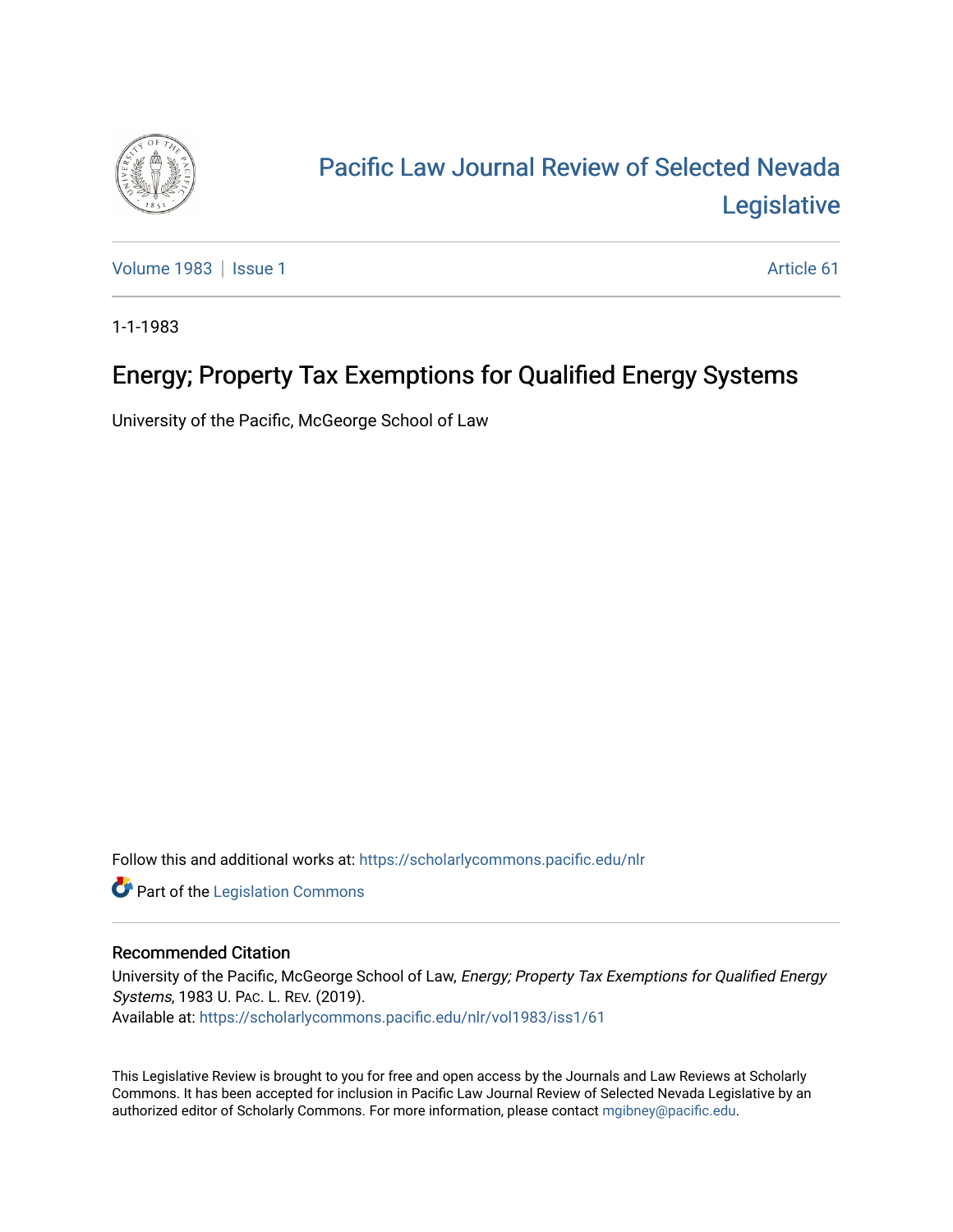### Energy

#### Energy; property tax exemptions for qualified energy systems

NEv. REv. STAT. §361.795 (amended). AB 292 (Bourne); 1983 STAT. Ch 329 *(Effective May 17, 1983)\** 

Under existing law, tax relief is afforded real property owners who heat or cool residential buildings by using  $(1)$  geothermal resources,<sup>1</sup> (2) solar or wind energy, (3) water power, or (4) energy derived from the conversion of solid waste.<sup>2</sup> Chapter 329 extends the availability of this tax relief to owners of industrial and commercial buildings.<sup>3</sup> In addition, Chapter 329 provides that owners of residential, industrial, and commercial buildings are entitled to tax benefits if qualified alternative energy systems<sup>4</sup> are used to provide electricity, or heat or cool water used in the buildings.<sup>5</sup>

Prior law provided that a tax allowance against an accrued property tax could be obtained by following a complex claims procedure involving the building owner, county assessor, county auditor, ex officio tax receiver and Department of Taxation.<sup>6</sup> Chapter 329 abolishes the entire claims procedure and tax allowance concept<sup>7</sup> and instead excludes from the assessed value of the building the increase in value of property attributable to the qualified energy system. 8 To implement the new exemption, persons who filed claims under the previous procedure on or before the first Monday in August 1982 will have the assessed valuation of their property and taxes payable reduced accordingly on the tax roll without further action by the residence owner.<sup>9</sup> Chapter 329, however, does not specify how the exemption will be obtained by industrial and commercial building owners who previously were ineli-

8. NEv. REv. STAT. §361.795(2) (amended by 1983 Nev. Stat. c. 329, §I, at 802).

9. *See* 1983 Nev. Stat. c. 329, §2, at 804.

*Selected 1983 Nevada Legislation* 

<sup>•</sup> Section 2 of Chapter 329 became effective May 17, 1983. The remaining section took effect July I, 1983.

I. NEV. REV. STAT. §361.027 (definition of geothermal resource). 2. *ld* §361.795(2) (amended by 1983 Nev. Stat. c. 329, §I, at 802).

<sup>3.</sup> *Compareid* §361.795 (amended by 1983 Nev. Stat. c. 329, §I, at 802) *with* 1977 Nev. Stat. c. 345, §1, at 638 (enacting NEV. REV. STAT. §361.795).

<sup>4.</sup> NEV. REv. STAT. §361.795(1) (amended by 1983 Nev. Stat. c. 329, §I, at 802).

*<sup>5.</sup> ld* 

<sup>6. 1977</sup> Nev. Stat. c. 345, §I, at 638 (enacting NEv. REv. STAT. §361.795).

<sup>7.</sup> *Compare* NEv. REV. STAT. §361.795(2) (amended by 1983 Nev. Stat. c. 329, §I, at 802) *with* 1977 Nev. Stat. c. 345, §1, at 638 (enacting NEV. REV. STAT. §361.795).